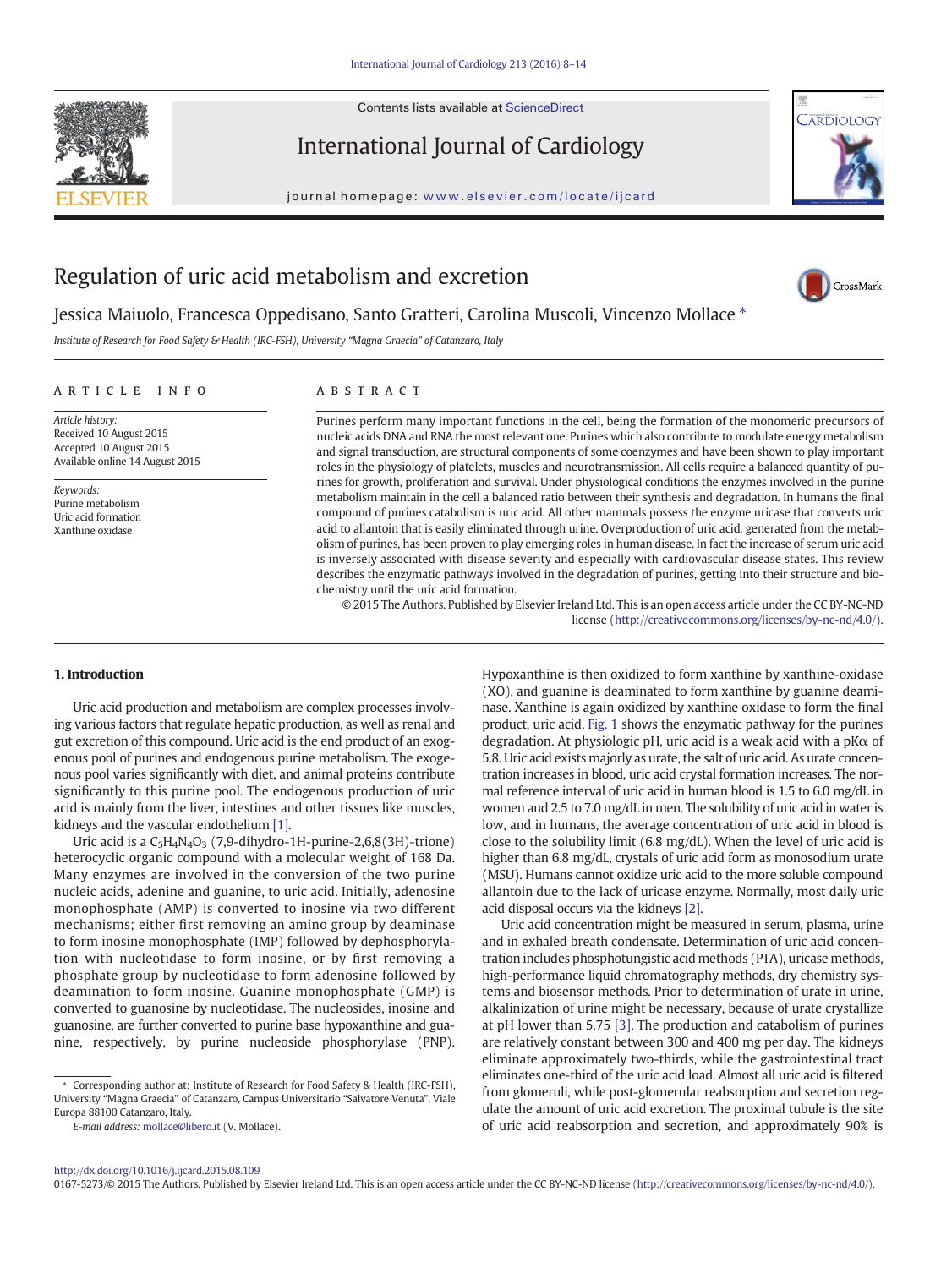<span id="page-1-0"></span>

Fig. 1. Enzymatic degradation of purines in humans.

reabsorbed into blood. This is primarily accomplished at the proximal tubular level by transporters that exchange intracellular anions for uric acid. Almost all reabsorption of uric acid occurs at the S1 segment of the proximal tubule. In the S2 segment of the proximal tubule, uric acid is secreted to a greater extent than that which undergoes reabsorption. Post-secretory reabsorption occurs at a more distal site of the proximal tubule, and approximately 10% of the filtered uric acid appears in the urine [\[1\].](#page-5-0) Hyperuricemia is a key risk factor for the development of gout, renal dysfunction, hypertension, hyperlipidemia, diabetes and obesity. Hyperuricemia occurs as a result of the increased uric acid production, the impaired renal uric acid excretion, or a combination of the two [\[4\].](#page-5-0) It is characterized by high uric acid level in the blood, causing deposition of urate crystals in the joints and kidneys [\[5\].](#page-5-0) Generally, hyperuricemia in adults is defined as a blood uric acid concentration greater than 7.0 mg/dL in men and 6.0 mg/dL in women. In normal humans, uric acid is excreted in urine. However, uric acid excretion may be impaired by kidney disease, leading to hyperuricemia [\[2\]](#page-5-0).

Three urate transporters, URAT1/SLC22A12, GLUT9/SLC2A9, and ABCG2/BCRP, have been reported to play important roles in the regulation of serum uric acid (SUA), and their dysfunctions cause urate transport disorders. Among them, common dysfunction of ABCG2 exporter has proved to be a major cause of hyperuricemia and gout. Furthermore, renal hypouricemia is caused by increased renal urate excretion [\[6\]](#page-5-0). The molecular identification of URAT1 as the dominant apical urate exchanger of the human proximal tubule was a landmark event in the physiology of urate homeostasis. The URAT1 protein is encoded by the SLC22A12 gene, part of the large SLC22 family of organic ion transporters. URAT1 is a member of the organic anion transporter (OAT) branch of this gene family. Heterologous expression in Xenopus oocytes indicates that human URAT1 is capable of urate transport  $(^{14}C$ -labeled urate uptake), with a Km of 371  $\pm$  28 µM. The basolateral entry of urate into renal proximal tubule cells is driven at least partially by the outwardly directed gradient for dicarboxylates such as α-ketoglutarate ( $\alpha$ -KG), which in turn is generated by Na<sup>+</sup>-dependent uptake via SLC13A1. Thus, in renal basolateral membrane vesicles, urate exchange is significantly trans-stimulated by  $\alpha$ -KG, OAT1 and OAT3 appear to exchange urate with divalent anions such as  $\alpha$ -KG, suggesting that they are suited to basolateral entry of urate, driven by intracellular  $\alpha$ -KG, during urate secretion. Genetic variation in human ABCG2, an ATP-driven efflux pump, has emerged as a major factor in human hyperuricemia. A loss of or reduction in ABCG2-mediated renal urate secretion would lead to increased renal urate reabsorption, given that reduced renal excretion of urate is considered to be the underlying hyperuricemic mechanism in the vast majority of gout patients [\[7\]](#page-5-0).

GLUT9 (SLC2A9) membrane transporter is distinct among other members of the glucose transporters (GLUT or SLC2) family due to its substrate specificity and sequence identity. While the majority of 14 members of the GLUT superfamily transport glucose or other monosaccharides, GLUT9 was shown to transport essentially urate. Single nucleotide polymorphisms in the SLC2A9 genes have also been associated with gout, coronary artery disease, and myocardial infarction. All 14 GLUT members share common structural features such as 12 transmembrane helices, cytoplasmic amino and carboxytermini, and an Nlinked glycosylation site, although the glycosylation site varies across the family. Regarding GLUT9, two isoforms, SLC2A9a and SLC2A9b, have been described encoding the two proteins hGLUT9a and b that differ only by the first 29 residues of the N-terminal domains. GLUT9a is expressed ubiquitously, while GLUT9b is restricted to the main organs involved in urate transport, such as liver and kidney. GLUT9-mediated urate transport has been characterized. It is independent of sodium, chloride and anions, but is voltage dependent and currents have been recorded at physiological pH. Altogether, the data provided so far are compatible with a transport model in which GLUT9 is a uniport, without having formally excluded all other possibilities [\[8\]](#page-5-0).

In addition to problems with uric acid excretion due to kidney dysfunction, hyperuricemia can also result from the increased generation of uric acid. Diets heavy in purine or fructose, or exposure to lead can also contribute to high uric acid levels. Fructose is a unique sugar molecule in that it rapidly depletes ATP and increases the amounts of uric acid. In certain humans, a deficiency of enzymes resulting from genetic mutations may also cause increased blood uric acid levels. For example, hypoxanthine-guanine phosphoribosyl transferase (HGPRT) catalyzes the formation of IMP and GMP for recycling purine bases with 5 phoshorbosyl-alpha-pyrophosphate (PRPP) as a co-substrate. Lesch– Nyhan syndrome, a rare inherited X-linked disorder caused by the deficiency of HGRPP, leads to the accumulation of purine and PRPP, which are used in the salvage pathway of hypoxanthine and guanine. The HGPRT defect results in the accumulation of hypoxanthine and guanine,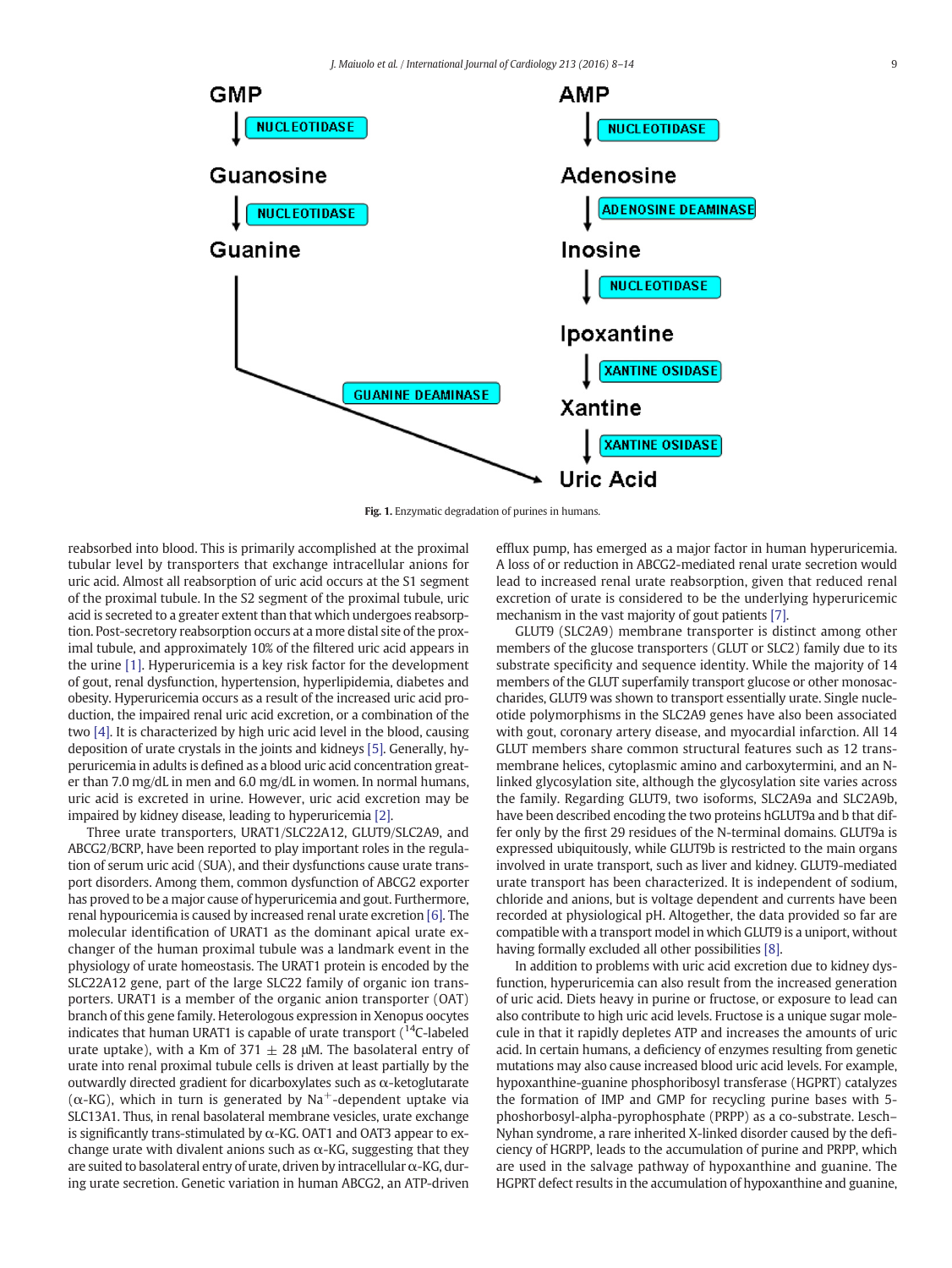which further leads to high uric acid levels. The excess PRPP also increases the rate of de novo synthesis of purine, and consequently promotes the production of its end degradation product, uric acid. Lesch– Nyhan syndrome is the result of the buildup of high levels of uric acid in the body beginning in infancy, which leads to severe gout, kidney dysfunction, mental retardation, neurological dysfunction, and selfmutilating behaviors [\[2\]](#page-5-0). High levels of blood uric acid have long been associated with gout. Gouty arthritis (gout) is a medical condition characterized by red, tender, hot, and swollen joints caused by recurrent attacks of acute inflammatory arthritis. Men have a higher risk of developing gout than women due to higher baseline levels of blood uric acid. Pathologically, gout is caused by an increase of blood uric acid levels, which leads to crystal deposits in joints, tendons, and other tissues and uric acid renal stones. Recently, gout has been linked to cardiovascular disease. Furthermore, multiple studies have also associated hyperuricemia with the precursors of cardiovascular diseases, including hypertension, metabolic syndrome, and coronary artery disease, as well as with closely related vascular diseases such as cerebrovascular disease, vascular dementia, preeclampsia, and kidney disease [\[2,9\].](#page-5-0) Clinical studies have found that hyperuricemia relates with elevated plasma renin activity in patients with hypertension. A model of mild hyperuricemia treated with uricase inhibitor developed hypertension after several weeks due to uric acid-mediated renal vasoconstriction with an activation of the renin–angiotensin system (RAS) [\[10\].](#page-5-0) A recent clinical study reports that high plasma uric acid level, partly secreted from the failing heart, is a prognostic predictor in patients with congestive heart failure. In vitro studies reveal that uric acid induces gene expression of chemokines and growth factors, such as monocyte chemoattractant protein-1 (MCP-1) and platelet-derived growth factor, and stimulates proliferation of vascular smooth muscle cells. Furthermore, uric acid induced MCP-1 expression in vascular smooth muscle cells was attenuated by antioxidants, suggesting an involvement of redox-dependent mechanism. In vascular smooth muscle cells, uric acid activates critical proinflammatory pathways and stimulates cell proliferation. In endothelial cells, uric acid decreases nitric oxide bioavailability and inhibits cell migration and proliferation, which are mediated in part by the expression of C-reactive protein. In adipocytes, the redox-dependent effects of uric acid are mediated by the activation of intracellular oxidant production via NADPH oxidase. Activation of ERK in response to uric acid has been shown in vascular smooth muscle cells and adipocytes [\[11\].](#page-5-0) In contrast to chronic hyperuricemia, acute increase of plasma uric acid (UA) may induce various beneficial effects to human subjects. Administration of UA increases plasma antioxidant capacity, reduces exercise associated oxidative stress in healthy subjects and restores endothelial function in patients with type 1 diabetes and regular smokers. UA, as the most abundant aqueous antioxidant, accounting for up to 60% of plasma antioxidative capacity, may involve different mechanisms of action. It is a free radical scavenger which stabilizes vitamin C in serum, mostly due to its iron chelating properties and quenches peroxynitrite, a potentially harmful oxidant, resulting in formation of a stable nitric oxide (NO) donor in vitro. At concentrations close to physiological levels in humans, UA prevents hydrogen peroxide-induced inactivation of extracellular superoxide-dismutase (ecSOD), an enzyme that scavenges superoxide anions  $\cdot 0^{2}$ ). Also, it has been suggested that UA counteracts oxidative damage related to atherosclerosis and aging in humans. Taken together, these findings imply that UA could act beneficially in preserving vascular function, both under physiological and pathological challenges. The pro-oxidant and pro-inflammatory actions attributed to UA could be largely the result of the conversion of xanthine dehydrogenase to xanthine oxidase and of the consequent accumulation of reactive oxygen species (ROS) which occurs in parallel with UA production as an effect of ATP degradation under ischemic conditions. In this case, the ROS by-production might cause the inflammatory reaction and the arterial wall damage which have been attributed to excess of UA [\[12\].](#page-5-0) Hyperuricemia has a

dramatically different, protective effect in neurodegenerative disease,

including Parkinson's disease (PD), multiple sclerosis, and Alzheimer's disease/dementia. For example, higher uric acid levels reduce the risk of PD and reduce the risk of disease progression. Although the associated mechanisms are likely heterogeneous, most theories incorporate some role for the well-described antioxidant effect of uric acid [\[8\].](#page-5-0)

#### 2. 5′-Nucleotidase

Enzyme 5′-Nucleotidase hydrolyzes nucleotide monophosphates or deoxynucleotide monophosphates to nucleotides and deoxynucleotides more inorganic phosphate. This enzyme, together with nucleotide kinase, regulates the pool of the nucleotides in cells [\[13\].](#page-5-0) Seven isoforms of the enzyme 5′-Nucleotidases have been isolated and characterized, and have a different nomenclature depending on the subcellular localization. Five isoforms are cytosolic, one is located in the mitochondrial matrix and one is related to the outer plasma membrane.

The first cytosolic isoform (cN-I) is particularly expressed in the skeletal and heart muscles [\[14\]](#page-5-0). cN-I has been isolated and characterized from the heart of many animals including the man. The activity of this cytosolic isoform is greatly affected by pH, which, in different species, should be between 6.5 and 7.0 and divalent cations  $Mg^{2+}$ ,  $Mn^{2+}$  and  $Co<sup>2+</sup>$  [\[15\]](#page-5-0). In humans two genes are noted NT5C1A and NT5C1B that encodes for its related products cN-IA and cN-IB. The NT5C1A gene is located on chromosome 1 and its related protein product, cN-IA, is described as an enzyme that prefers the AMP as a substrate. In humans, the mRNA of this isoform is particularly present in the skeletal muscle, but also in the heart, in the brain, in the pancreas, in the liver, in the testes and the uterus [\[16\]](#page-5-0). Human cN-IA has particular relevance in the protection of the heart; in fact, in normal conditions the formation of AMP is greater, while under conditions of ischemia or hypoxia it's adenine to be produced in large quantities [\[17\].](#page-5-0) The increased production of adenine, in this case, is the result of the inhibition of adenosine kinase activity and the increased activity of cN-IA [\[18\].](#page-5-0) From the structural point of view the enzyme cN-IA appears to be a tetramer. cN-IA prefers AMP as a substrate and the human form has a  $K_m$  between 1.46 and 1.9 mM [\[15\]](#page-5-0). The gene NT5C1B codes for cN-IB and is located on chromosome 2. From the functional point of view cN-IB differs little from cN-IA and its substrate of excellence is AMP. In humans cN-IB is ubiquitously expressed and mRNA expression is particularly high in the testis and lowest in the brain and skeletal muscle; cN-IB exists as a dimer [\[19\].](#page-5-0)

The second cytosolic isoform (cN-II) was the first nucleotidase to be described and purified. Through its activities hydrolyzes preferably 5′- IMP, 5′-GMP, 5′-deoxy-IMP and 5′-deoxy-GMP by adjusting the cell concentration of IMP and GMP [\[20\]](#page-5-0). cN-II gene is located on chromosome 10 [\[21\]](#page-5-0). Its mRNA is expressed in an ubiquitously manner with a higher expression in the pancreas, in the skeletal muscle and heart [\[22\]](#page-5-0). From the structural point of view cN-II appears to be a tetramer capable of forming oligomers of higher molecular weight upon addition of ATP. The enzyme works optimally at a pH value of 6.5, but in the case that you verify a transfer reaction of the phosphate group, the optimum pH result appears to be 7.0. Moreover, its activity is dependent on the presence of the cation  $Mg^{2+}$ . When  $Mg^{2+}$  is replaced by  $Co^{2+}$  and  $Zn^{2+}$  cN-II activity is much lower [\[20,23\].](#page-5-0) A correlation has been shown between a high activity of this citosolic enzyme and development of neurological disorders [\[24\].](#page-5-0)

The gene for the third 5′-Nucleotidase cytosolic (cN-III) is located on chromosome 7 and this isoform is the only one to be composed of a single monomer [\[25\]](#page-5-0). The cN-III catalyzes the dephosphorylation of nucleoside monophosphates pyrimidine nucleoside and has no activity on the purine substrates. The enzyme is expressed in many parts such as the human heart, the bone marrow, the liver, the testis, the colon, the stomach and the brain. The deficiency of this enzyme is associated with a form of hemolytic anemia. In particular homozygous patients with mutations in the gene for cN-III develop anemia and massive accumulation of cytidine and uridine phosphate that interfere with glycolysis erythrocyte [\[26\].](#page-5-0) In general, the mutations that affect this gene cause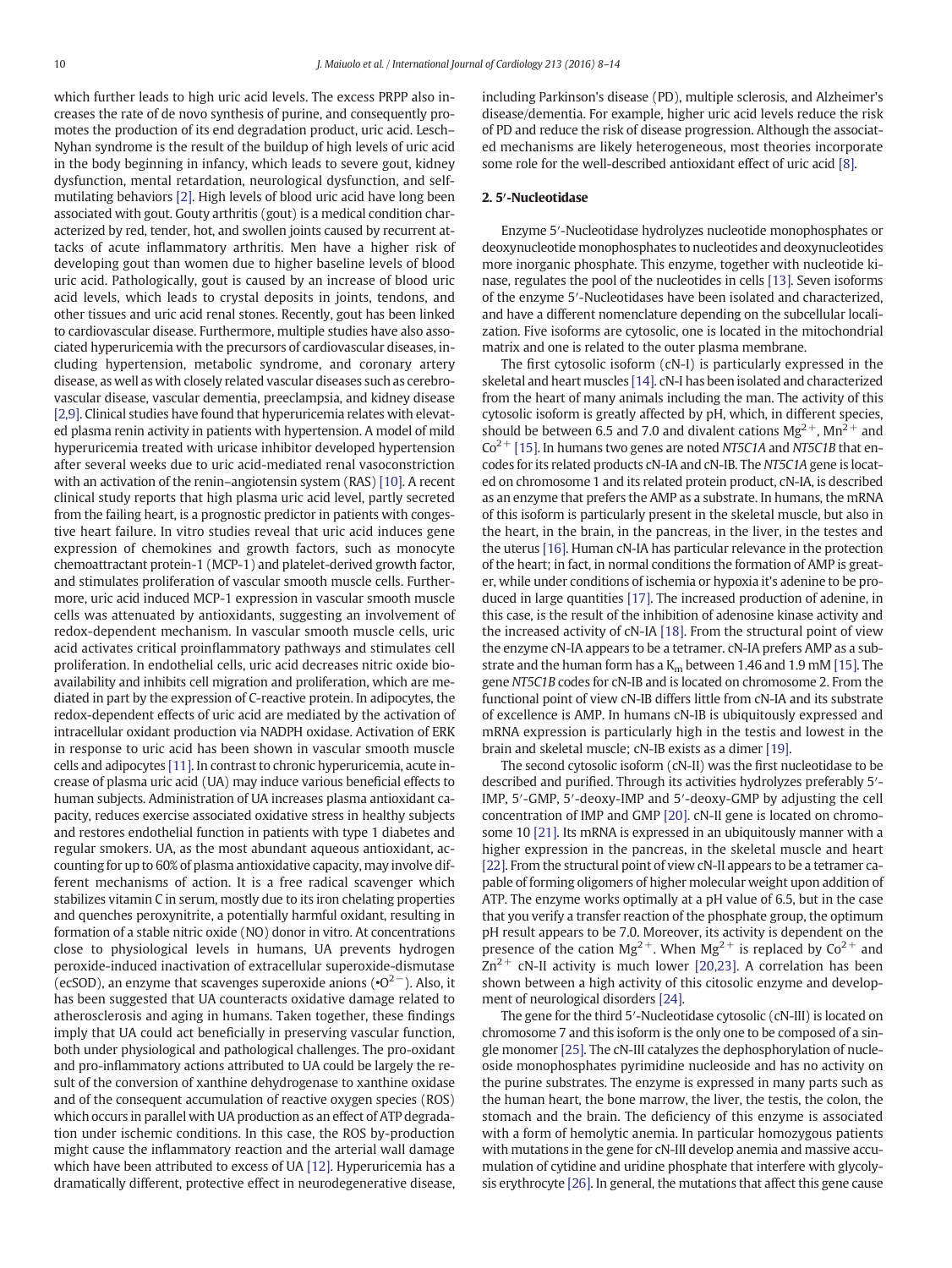aberrant splicing and premature stop codons that abruptly interrupt the normal amino acid sequence of the relative protein [\[25\]](#page-5-0). Even this isoform, such as 5′-Nucleotidase cytosolic I and II, is linked for its activity to ion  $Mg^{2+}$  and its optimal pH is 7,5.

The gene for the fourth cytosolic isoform (cN-IV) is localized on chromosome 17 and its active enzyme is a dimeric deoxyribonucleotidase. The DNA sequence is formed by 5 exons and 4 introns [\[27\].](#page-5-0)

The mitochondrial 5′(3′)-deoxyribonucleotidase (mdN) function is to protect the mitochondria from excessive dTTP levels. Its gene, as cN-IV, is located on chromosome 17 and consists of 5 exons and 4 introns, suggesting a common origin with an homology of 52%. Recombinant human and rat enzymes show a low activity with purine monophosphate and no activity with cytidine monophosphate. In addition to this mdN requires  $Mg^{2+}$  ion and an optimal pH of 5.0 to 5.5 [\[28\].](#page-6-0)

Finally, we must consider the last isoform of nucleotidase cell surface-located (ecto-nucleotidases, eN). Principal functional role of ecto-nucleotidases is to hydrolyze ribo- and deoxyribonucleoside 5′ monophosphates including AMP, CMP, UMP, IMP, and GMP even if whereby AMP generally is the most effectively hydrolyzed nucleotide. In fact the production of extracellular adenosine from extracellular AMP is considered to be a major function of eN. Changes in expression of these enzyme are responsible for the availability of adenosine. Additional functions of eN are to maintain the exact amount of adenosine for cellular reuptake and purine salvage and ensure the major pathway for communication between cells [\[29\]](#page-6-0).

#### 3. Adenosine deaminase

Adenosine deaminase (ADA) is an important enzyme in the purine metabolism that catalyzes the deamination of both adenosine and 2′ deoxyadenosine to inosine and 2′-deoxyinosine, respectively, and ammonia. Adenosine is an endogenous purine nucleoside that acts as a homeostatic network regulator in all living systems via multiple ARdependent and AR-independent (where AR is adenosine receptor) pathways. Within cells, adenosine is involved in cellular energy and purine metabolism, but it is also released to or produced in the extracellular medium where it binds to the cell membrane ARs and its action is determined by the receptor to which it binds. Adenosine plays an important role in different metabolic and pathological conditions, such as the intrarenal metabolic regulation of kidney function, in asthma and hypoxia, in cardiac ischemia, and in regulating the severity of inflammation during an immune response. There is general agreement that adenosine is an important neuromodulator in the central nervous system, playing a crucial role in neuronal excitability and synaptic/nonsynaptic transmission in the hippocampus and basal ganglia. Adenosine is also associated with Alzheimer's disease, Parkinson's disease, schizophrenia, Huntington's disease, epilepsy, drug addiction, and sleep [\[30\]](#page-6-0).

ADA exists in all human tissues, but the highest levels and activity are found in the lymphoid system such as lymph nodes, spleen, and thymus. It is also essential for the proliferation, maturation and function of T lymphocyte cells. It is assumed that ADA plays a crucial role in development of the immune system, while its innate deficiency causes severe combined immunodeficiency (SCID). Moreover, ADA activity changes in a variety of other diseases including acquired immunodeficiency syndrome (AIDS), anemia, various lymphomas, tuberculosis, and leukemia. On the other hand, ADA regulates the levels of endogenous adenosine which results in immune system suppression by inhibiting lymphoid or myeloid cells, including neutrophils, macrophages, lymphocytes and platelets [\[31\]](#page-6-0).

Adenosine deaminase is a zinc-containing  $(\beta/\alpha)_8$ -barrel enzyme. The  $(\beta/\alpha)_8$  or triose phosphate isomerase (TIM) barrel, consisting of eight parallel central  $\beta$ -strands and eight peripheral  $\alpha$ -helices, is one of the most commonly observed protein folds. In all  $(\beta/\alpha)_8$  enzymes, despite the diversification in catalytic residues and substrate specificities, the active sites are funnel-shaped pockets formed by the Cterminal ends of the eight β strands and the βα loops that link β strands

with the subsequent  $\alpha$ -helices. In contrast, the loops, locating at the back side of the barrel and linking the  $\alpha$ -helices with the subsequent β-strands, are believed to be involved in protein stability. The spatial separation of regions important for activity and for stability is thought to be important for enzymes, which allows conformational changes during the ligand/substrate binding, catalysis or the allostery regulation process and maintains the global stable native structure of a protein [\[32\].](#page-6-0)

ADA can adopt two very different conformations: the closed and the open forms. In the absence of substrate, ADA adopts the open form. The closed form of the enzyme is usually observed in complexes with substrate analogs possessing the adenine framework, indicating that it is reached after substrate binding. The closed form consists of a hydrophobic subsite (F0) and a hydrophilic area (S0) perfectly enclosed within a structural gate consisting of the peptide backbone of a β-strand (L1822- D185) and two leucine side chains (Leu 58 and Leu 62) from an  $\alpha$ -helix (T57-A73). When the structural gate opens, the active site turns into the open form that conserves the S0 and F0 subsites, and shows two additional hydrophobic subsites around the gate, defined as F1 and F2. The removal of a specific water molecule binding at the bottom of the active site might be a trigger of conformational change from the open to the closed form. Adenosine, or compounds that mimic substrate binding to the active site, interferes with the "trigger water" molecule that moves away. As a consequence, the transition to the closed form is promoted and the interaction between substrate and enzyme is increased [\[30\]](#page-6-0). There are two different types of ADAs: ADA1 and ADA2. Both of these enzymes have been found in humans along with a gene for ADA-like protein (ADAL or ADA3) with unknown function. Although ADA1 does not express any signal sequence normally required for protein secretion by cells, the enzyme has been found in extracellular fluids. ADA2 differs from ADA1 in terms of molecular weight and catalytic parameters. In humans, the ADA1 isoenzyme is encoded by the 32 kb ADA gene on chromosome 20q and occurs as a soluble 41-kDa monomer with 363 amino acids. ADA2 is encoded by the cat eye syndrome critical region gene 1 (CECR1), a gene located on chromosome 22, member of a novel family of ADGFs (ADA-related growth factors). ADA2 has a molecular mass of approximately 100 kDa. ADA2, an enzyme more abundant in plasma than in ADA1, has a Michaelis–Menten constant  $Km = 2$  mM, which is several orders higher than the concentration of adenosine in plasma (0.1 μM), suggesting that the rate of adenosine deamination catalyzed by ADA2 is close to zero at physiological adenosine concentrations. Only certain cell types express ADA2 in humans, whereas ADA1 is present in all cells. The optimum pH for ADA2 activity is different from ADA1 (pH 6.5 and 7.5 for ADA2 and ADA1 respectively); ADA2 displays lower sensitivity to many specific inhibitors of ADA1 and is more stable at high temperatures than ADA1. This suggests that ADA2 expresses its activity only at high levels of adenosine and low pH, conditions that are associated with tumor growth, hypoxia, and inflammation. However, at physiological concentrations of adenosine, ADA2 has an extremely low ADA activity and thus, may function differently from its catalytic form. This additional ADA-independent activity may explain the existence of two ADAs with the same catalytic activities in humans. ADA2 is a symmetrical homodimer in contrast with the monomeric ADA1. Comparison of the catalytic sites of both isoenzymes revealed large differences in the arrangement of the binding pockets, which explains the differences in the affinity of these proteins to their substrates and inhibitors. Extensive glycosylation and the presence of a conserved disulfide bond and a signal peptide in the enzymatic molecule strongly suggest that ADA2, in contrast to ADA1, is specifically designed to act in the extracellular environment according to its presence in the serum [\[30,33\]](#page-6-0).

ADA1 plays a metabolic role not only as a key cytosolic enzyme in the purine pathway, but also as an ecto-enzyme by regulating extracellular adenosine levels [\[30\]](#page-6-0). In fact, although the location of ADA is mainly cytosolic, it has been found on the cell surface of many cell types, including neurons; therefore it can be considered as an ecto-enzyme.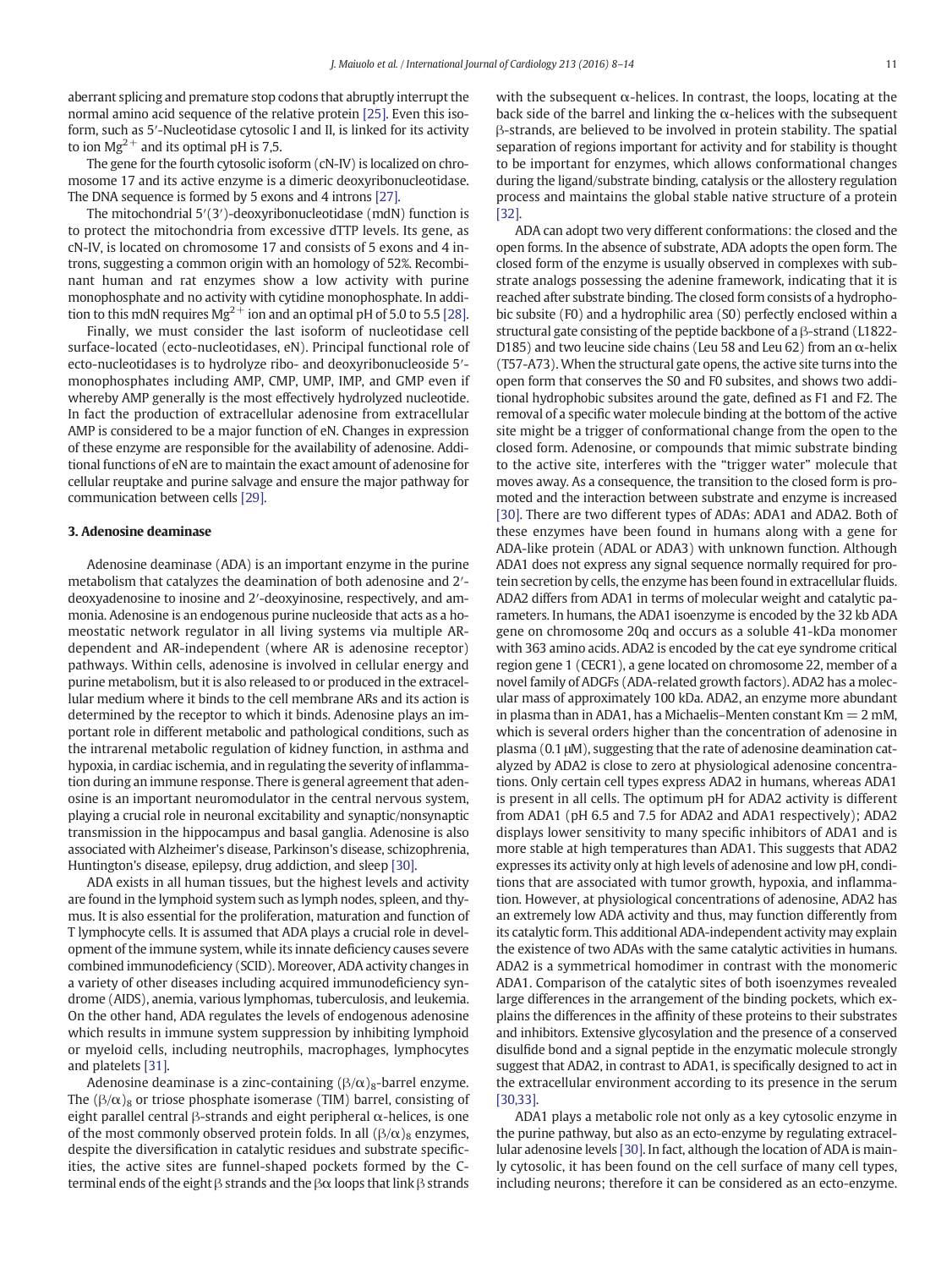<span id="page-4-0"></span>Since ADA is a peripheral membrane protein it needs integral membrane proteins to be anchored to the membrane. Apart from  $A_1Rs$  and  $A_{2B}$ Rs, another class of ecto-ADA-binding protein is CD26, a multifunctional transmembrane glycoprotein, acting as a receptor and a proteolytic enzyme. It has been shown that ADA anchored to the dendritic cell surface, probably by the  $A_{2B}R$ , binds to CD26 expressed on the surface of T-cells, triggering co-stimulation and enabling an enhanced immune response [\[34\].](#page-6-0)

As the most abundant type of white blood cells that responds to infection and attacks of foreign invaders, neutrophils might possess more than one type of adenosine receptor, and adenosine regulates neutrophil function in an opposing manner through the ligation of ADA1 (immunostimulatory) and ADA2 (immunosuppressive) receptors. A number of ADA inhibitors with various degrees of potency have been reported. In one study, immunosuppressive and anti-inflammatory effects of FR234938, as a non-nucleoside inhibitor of ADA, were investigated. Moreover, deoxycoformycin, another ADA inhibitor, has been investigated in treatment of colon carcinoma cells and hematological neoplasms. By contrast, ibuprofen and medazepam effects on immune deficiency have been reported. This revealed that purine compound may act as ADA activator [\[31\]](#page-6-0). Thus, ADA, being a single chain protein, performs more than one function, consistent with the definition of a moonlighting protein. Moonlighting means the performance of more than one function by a single protein. This phenomenon is becoming recognized as a common phenomenon with important implications for systems biology and human health. ADA can be considered a classical example of this particular family of multifunctional proteins being, independently, an enzyme that degrades adenosine, a costimulator promoting T-cell proliferation and differentiation mainly by interacting with the differentiation cluster CD26, and an allosteric modulator of ARs that are members of the GPCR family [\[30\]](#page-6-0).

#### 4. Xanthine oxidase

The physiological role of xanthine oxidoreductase enzyme (XOR) is to catalyze the terminal two reactions of purine catabolism in human. In particular XOR catalyses the oxidation from hypoxanthine to xanthine and from xanthine to uric acid, with the simultaneous reduction of NAD<sup>+</sup> or  $O_2$ . XOR is a housekeeping and the rate-limiting enzyme in purine catabolism. This enzyme exists in two forms: xanthine dehydrogenase (XDH), which prefers  $NAD<sup>+</sup>$  as electrons acceptor and xanthine oxidase (XO), which prefers  $O<sub>2</sub>$ . When the oxygen is the final electron acceptor electrons bind unstably to oxygen forming hydrogen peroxide ( $H_2O_2$ ) and superoxide anion ( $O<sup>o</sup>$ ). These reactive oxygen species (ROS) produced by XOR, are responsible for cytotoxicity in physiological and pathological conditions [\[35\]](#page-6-0). However it is important to understand that under certain conditions also XDH reduces  $O<sub>2</sub>$  to generate ROS. This happens when the  $NAD<sup>+</sup>$  levels are low. The XOR molecule belongs to the metallo flavoprotein family and is a homodimer of 145–150 kDa subunits in which each subunit corresponds to one catalytic center composed of three redox domains [\[36\].](#page-6-0) The first and largest domain contains the cofactor molybdenum, the intermediate domain contains flavin adenine dinucleotide (FAD) cofactor and the last and smallest domain contains the two iron sulfur centers [\[37\].](#page-6-0) In each reaction there occurs an oxidative hydroxylation with electrons transfer from molybdenum to other reaction centers. The molybdenum center is the site of purine oxidation while NAD<sup>+</sup> or  $O<sub>2</sub>$  reduction continues



Fig. 2. In the left panel for XDH, xanthine is oxidized to uric acid and electrons transferred via Fe/S centers to the FAD where NAD<sup>+</sup> is reduced to NADH. In the right panel for XO, xanthine is oxidized to uric acid and electrons are transferred to the FAD where  $O_2$  is reduced to  $O^{\bullet-}$  and  $H_2O_2$ . Modified from Ref. [\[35\].](#page-6-0)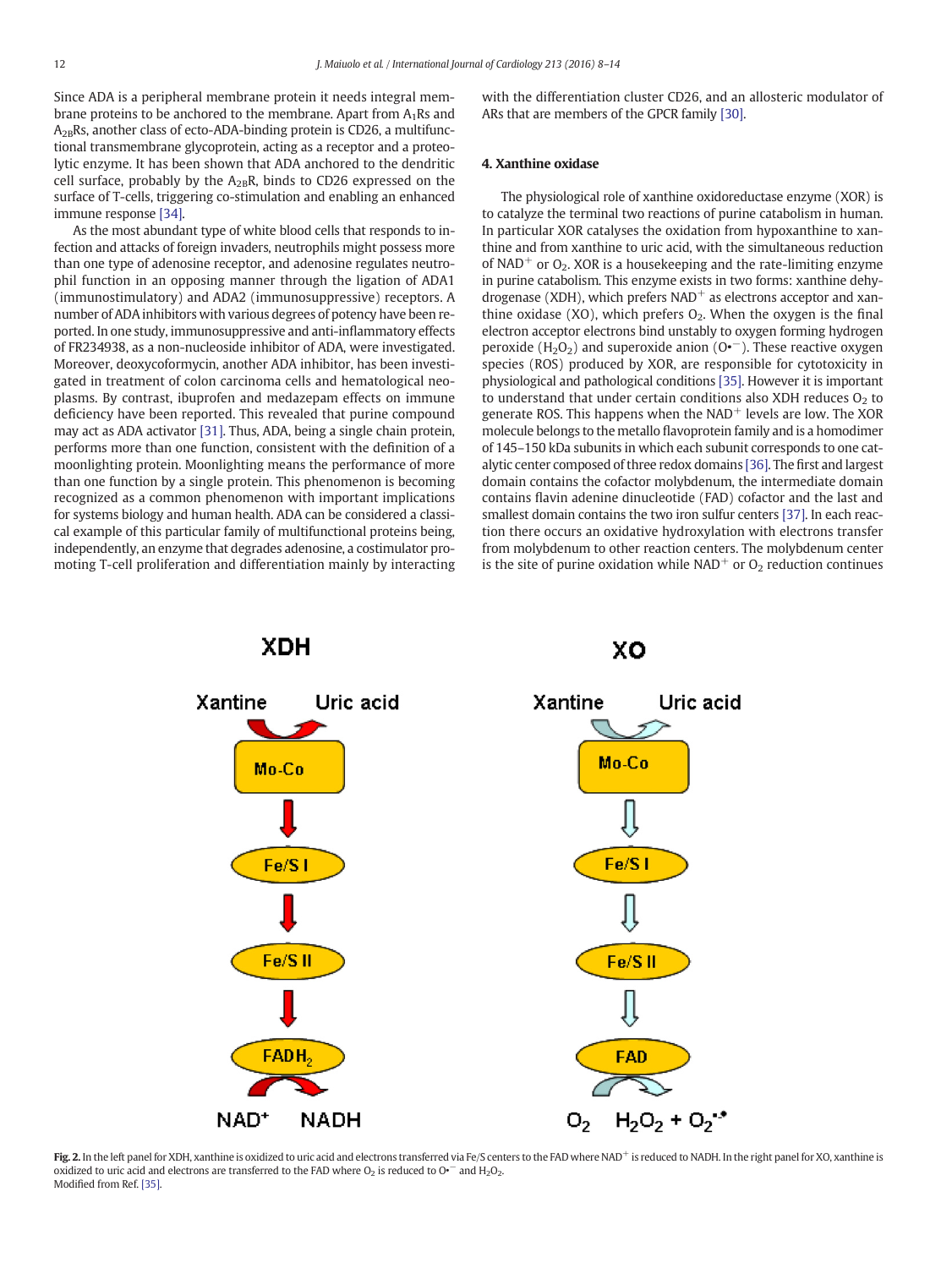<span id="page-5-0"></span>at the FAD. The two Fe/S clusters provide the conduit for electron flux between the Molybdenum center and the FAD. [Fig. 2](#page-4-0) shows a representative pattern of XDH and XOR. The human gene for XOR is located on the short arm of chromosome 2 and contains 36 exons [\[38\]](#page-6-0). Many studies have unequivocally demonstrated that its expression is strictly controlled by repressor proteins that limit XOR expression. The first regulation of XOR occurs at transcriptional level and its gene expression may be regulated by nutritional factors, steroid hormones, growth factors, cytokines, and insulin [\[39\]](#page-6-0). XOR expression decrease was observed after intake of tungsten which antagonizes molybdenum or with a diet poor in proteins. Otherwise a lack of vitamin E increased its protein expression [\[40\]](#page-6-0). There is also a post-transcriptional control of XOR activity consisting in a conversions between active and inactive forms [\[41\].](#page-6-0) In mammals XOR is distributed in some organs as liver, intestine and blood where its levels are very high and has been purified from cytosolic fractions, as peroxisomes and cellular membrane [\[42\].](#page-6-0) Based on protein expression, the highest activity levels of human XOR are present in the intestine and liver, while a very low activity has been detected in other human organs. Interestingly, human endothelial cells have been identified as having high levels in XOR activity. Recent studies have shown that XOR activity is undetectable in human serum, brain, heart and skeletal muscle tissues [\[43\]](#page-6-0). Inhibitors of XOR are used as anti-gout drugs. Allopurinol and other compounds can inhibit this enzyme because act as inhibitors that bind to the molybdenum center competitively respect to xanthine. For instance, patients with chronic heart failure and increased expression of XOR, are treated with allopurinol and this treatment led to improvement in myocardial efficiency [\[44\].](#page-6-0) However it's important to emphasize that the XORgenerated ROS are responsible for many biological activities including a defense against infection. XOR has antimicrobial properties inhibiting growth of bacteria in vitro and in vivo [\[45\]](#page-6-0). The bactericidal activity of XOR may be potentiated by the ability to produce peroxynitrite. When XOR activity produces superoxide radical, this reactive molecule can combine with nitric oxide (NO) and form peroxynitrite (ONOO−), a potent non-radical oxidant species. NO is normally generated by nitric oxide synthase but XOR may also contribute to produce NO especially in hypoxic conditions. Nevertheless NO is involved also in nitration of tyrosine residues and the dysfunction of proteins due to nitration are connected to cardiovascular diseases, ischaemic injury, hypertension and heart failure. In addition to this was observed that myocardial contractile function decreases with increasing XOR activity and ONOO<sup>−</sup> generation [\[46\].](#page-6-0) In conclusion xanthine dehydrogenase/xanthine oxidase (XDH/XO) is responsible for the production of uric acid and ROS with pathophysiological consequences. The increase of XOR activity is connected with hypertension, dyslipidemia, diabetes, and atherosclerosis.

#### 5. Conclusion

Elevated serum levels of uric acid has been shown to play an important role in many disease states including gout and articular degenerative disorders as well as vascular inflammation and atherosclerosis. The balance of uric acid formation and excretion is driven by several enzymatic pathways which occur via different genetically-defined isoforms being also highly regulated by pathophysiological determinants including metabolic products and free radical species. XOR represents the most relevant pathway involved in uric acid overproduction and offers significant perspectives for a better pharmacological approach for treating hyperuricemia-related vascular and non vascular disorders.

### Conflict of interest

The authors declare that no conflict of interest occurs for this work.

#### Acknowledgments

This work was supported by PON-MIUR a3\_00359 and by Nutramed S.C.A.R.L. (PON03PE 00078 1 and PON03PE 00078 2).

#### References

- [1] [K. Chaudhary, K. Malhotra, J. Sowers, A. Aroor, Uric acid](http://refhub.elsevier.com/S0167-5273(15)30342-9/rf0005) key ingredient in the [recipe for cardiorenal metabolic syndrome, Cardiorenal Med. 3 \(2013\)](http://refhub.elsevier.com/S0167-5273(15)30342-9/rf0005) [208](http://refhub.elsevier.com/S0167-5273(15)30342-9/rf0005)–220.
- [2] [M. Jin, F. Yang, I. Yang, et al., Uric acid, hyperuricemia and vascular diseases, Front.](http://refhub.elsevier.com/S0167-5273(15)30342-9/rf0010) [Biosci. 17 \(2012\) 656](http://refhub.elsevier.com/S0167-5273(15)30342-9/rf0010)–669.
- [3] [D. Pasalic, N. Marinkovic, L. Feher-Turkovic, Uric acid as one of the important factors](http://refhub.elsevier.com/S0167-5273(15)30342-9/rf0015) in multifactorial disorders—[facts and controversies, Biochem. Med. 22 \(2012\)](http://refhub.elsevier.com/S0167-5273(15)30342-9/rf0015) 63–[75.](http://refhub.elsevier.com/S0167-5273(15)30342-9/rf0015)
- [4] [J. Su, Y. Wei, M. Liu, et al., Anti-hyperuricemic and nephroprotective effects of](http://refhub.elsevier.com/S0167-5273(15)30342-9/rf0020) [Rhizoma Dioscoreae septemlobae extracts and its main component dioscin via reg](http://refhub.elsevier.com/S0167-5273(15)30342-9/rf0020)[ulation of mOAT1, mURAT1 and mOCT2 in hypertensive mice, Arch. Pharm. Res. 37](http://refhub.elsevier.com/S0167-5273(15)30342-9/rf0020) [\(2014\) 1336](http://refhub.elsevier.com/S0167-5273(15)30342-9/rf0020)–1344.
- [5] [X.H. Wu, J. Zhang, S.Q. Wang, V.C. Yang, S. Anderson, Y.W. Zhang, Riparoside B and](http://refhub.elsevier.com/S0167-5273(15)30342-9/rf0025) [timosaponin J, two steroidal glycosides from](http://refhub.elsevier.com/S0167-5273(15)30342-9/rf0025) Smilax riparia, resist to hyperuricemia [based on URAT1 in hyperuricemic mice, Phytomedicine 21 \(2014\) 1196](http://refhub.elsevier.com/S0167-5273(15)30342-9/rf0025)–1201.
- [6] [H. Matsuo, A. Nakayama, M. Sakiyama, et al., ABCG2 dysfunction causes hyperurice](http://refhub.elsevier.com/S0167-5273(15)30342-9/rf0030)[mia due to both renal urate underexcretion and renal urate overload, Sci. Rep. 4](http://refhub.elsevier.com/S0167-5273(15)30342-9/rf0030) [\(2014\) 3755.](http://refhub.elsevier.com/S0167-5273(15)30342-9/rf0030)
- [7] [A. Mandal, D.B. Mount, The molecular physiology of uric acid homeostasis, Annu.](http://refhub.elsevier.com/S0167-5273(15)30342-9/rf0225) [Rev. Physiol. 77 \(2014\) 323](http://refhub.elsevier.com/S0167-5273(15)30342-9/rf0225)–345.
- [8] [B. Clémençon, B.P. Lüscher, M. Fine, et al., Expression, puri](http://refhub.elsevier.com/S0167-5273(15)30342-9/rf0035)fication, and structural in[sights for the human uric acid transporter, GLUT9, using the](http://refhub.elsevier.com/S0167-5273(15)30342-9/rf0035) Xenopus laevis oocytes [system, PLoS One 9 \(2014\) e108852](http://refhub.elsevier.com/S0167-5273(15)30342-9/rf0035).
- [9] [E. Albrecht, M. Waldenberger, J. Krumsiek, et al., Metabolite pro](http://refhub.elsevier.com/S0167-5273(15)30342-9/rf0040)filing reveals new in[sights into the regulation of serum urate in humans, Metabolomics 10 \(2014\)](http://refhub.elsevier.com/S0167-5273(15)30342-9/rf0040) 141–[151.](http://refhub.elsevier.com/S0167-5273(15)30342-9/rf0040)
- [10] [J.X. Zhang, Y.P. Zhang, Q.N. Wu, B. Chen, Uric acid induces oxidative stress via an ac](http://refhub.elsevier.com/S0167-5273(15)30342-9/rf0230)tivation of the renin–[angiotensin system in 3T3-L1 adipocytes, Endocrine 48 \(2014\)](http://refhub.elsevier.com/S0167-5273(15)30342-9/rf0230) 135–[142.](http://refhub.elsevier.com/S0167-5273(15)30342-9/rf0230)
- [11] [T.H. Cheng, J.W. Lin, H.H. Chao, et al., Uric acid activates extracellular signal](http://refhub.elsevier.com/S0167-5273(15)30342-9/rf0045)[regulated kinases and thereafter endothelin-1 expression in rat cardiac](http://refhub.elsevier.com/S0167-5273(15)30342-9/rf0045) fibroblasts, [Int. J. Cardiol. 139 \(2010\) 42](http://refhub.elsevier.com/S0167-5273(15)30342-9/rf0045)–49.
- [12] [J. Vukovic, D. Modun, D. Budimir, et al., Acute, food-induced moderate elevation of](http://refhub.elsevier.com/S0167-5273(15)30342-9/rf0050) [plasma uric acid protects against hyperoxia-induced oxidative stress and increase](http://refhub.elsevier.com/S0167-5273(15)30342-9/rf0050) [in arterial stiffness in healthy humans, Atherosclerosis 207 \(2009\) 255](http://refhub.elsevier.com/S0167-5273(15)30342-9/rf0050)–260.
- [13] [V. Bianchi, E. Pontis, P. Reichard, Interrelations between substrate cycles and de](http://refhub.elsevier.com/S0167-5273(15)30342-9/rf0055) [novo synthesis of pyrimidine deoxyribonucleoside triphosphates in 3T6 cells,](http://refhub.elsevier.com/S0167-5273(15)30342-9/rf0055) [Proc. Natl. Acad. Sci. U. S. A. 83 \(1986\) 986](http://refhub.elsevier.com/S0167-5273(15)30342-9/rf0055)–990.
- [14] [G.B. Sala-Newby, N.V. Freeman, A.C. Skladanowski, A.C. Newby, Distinct roles for re](http://refhub.elsevier.com/S0167-5273(15)30342-9/rf0060)combinant cytosolic 5′[-nucleotidase-I and -II in AMP and IMP catabolism in COS-7](http://refhub.elsevier.com/S0167-5273(15)30342-9/rf0060) [and H9c2 rat myoblast cell lines, J. Biol. Chem. 275 \(2000\) 11666](http://refhub.elsevier.com/S0167-5273(15)30342-9/rf0060)–11671.
- [15] [A.C. Skladanowski, R.T. Smolenski, M. Tavenier, J.W. de Jong, M.H. Yacoub, A.M.](http://refhub.elsevier.com/S0167-5273(15)30342-9/rf0065) Seymour, Soluble forms of 5′[-nucleotidase in rat and human heart, Am. J. Physiol.](http://refhub.elsevier.com/S0167-5273(15)30342-9/rf0065) [270 \(1996\) H1493](http://refhub.elsevier.com/S0167-5273(15)30342-9/rf0065)–H1500.
- [16] [S.A. Hunsucker, J. Spychala, B.S. Mitchell, Human cytosolic 5](http://refhub.elsevier.com/S0167-5273(15)30342-9/rf0070)'-nucleotidase: I. Charac[terization and role in nucleoside analog resistance, J. Biol. Chem. 276 \(2001\)](http://refhub.elsevier.com/S0167-5273(15)30342-9/rf0070) [10498](http://refhub.elsevier.com/S0167-5273(15)30342-9/rf0070)–10504.
- [17] [H.R. Cross, E. Murphy, R.G. Black, J. Auchampach, C. Steenbergen, Overexpression of](http://refhub.elsevier.com/S0167-5273(15)30342-9/rf0075) [A3 adenosine receptors decreases heart rate, preserves energetics and protects is](http://refhub.elsevier.com/S0167-5273(15)30342-9/rf0075)[chemic hearts, Am. J. Physiol. 283 \(2002\) H1562](http://refhub.elsevier.com/S0167-5273(15)30342-9/rf0075)–H1568.
- [18] [M.I. Bak, J.S. Ingwall, Acidosis during ischemia promotes adenosine triphosphate re](http://refhub.elsevier.com/S0167-5273(15)30342-9/rf0080)[synthesis in postischemic rat heart. In vivo regulation of 5](http://refhub.elsevier.com/S0167-5273(15)30342-9/rf0080)'-nucleotidase, J. Clin. In[vest. 93 \(1994\) 40](http://refhub.elsevier.com/S0167-5273(15)30342-9/rf0080)–49.
- [19] [G.B. Sala-Newby, A.C. Newby, Cloning of a mouse cytosolic 5](http://refhub.elsevier.com/S0167-5273(15)30342-9/rf0085)'-nucleotidase-I identifi[es a new gene related to human autoimmune infertility-related protein, Biochim.](http://refhub.elsevier.com/S0167-5273(15)30342-9/rf0085) [Biophys. Acta 1521 \(2001\) 12](http://refhub.elsevier.com/S0167-5273(15)30342-9/rf0085)–18.
- [20] [C. Gazziola, P. Ferraro, M. Moras, P. Reichard, V. Bianchi, Cytosolic high K\(m\) 5](http://refhub.elsevier.com/S0167-5273(15)30342-9/rf0090)′-nucleotidase and 5′(3′[\)-deoxyribonucleotidase in substrate cycles involved in nucleo](http://refhub.elsevier.com/S0167-5273(15)30342-9/rf0090)[tide metabolism, J. Biol. Chem. 276 \(2001\) 6185](http://refhub.elsevier.com/S0167-5273(15)30342-9/rf0090)–6190.
- [21] [C.M. Galmarini, L. Jordheim, C. Dumontet, Role of IMP-selective-5](http://refhub.elsevier.com/S0167-5273(15)30342-9/rf0095)'-nucleotidase (cN-[II\) in hematological malignancies, Leuk. Lymphoma 44 \(2003\) 1105](http://refhub.elsevier.com/S0167-5273(15)30342-9/rf0095)–1111.
- [22] [C. Rampazzo, C. Gazziola, P. Ferraro, L. Gallinaro, M. Johansson, P. Reichard, et al.,](http://refhub.elsevier.com/S0167-5273(15)30342-9/rf0100) Human high-Km 5′[-nucleotidase effects of overexpression of the cloned cDNA in](http://refhub.elsevier.com/S0167-5273(15)30342-9/rf0100) [cultured human cells, Eur. J. Biochem. 261 \(1999\) 689](http://refhub.elsevier.com/S0167-5273(15)30342-9/rf0100)–697.
- [23] [J. Spychala, V. Chen, J. Oka, B.S. Mitchell, ATP and phosphate reciprocally affect sub](http://refhub.elsevier.com/S0167-5273(15)30342-9/rf0105)[unit association of human recombinant high Km 5](http://refhub.elsevier.com/S0167-5273(15)30342-9/rf0105)′-nucleotidase. Role of C-terminal [polyglutamic acid tract in subunit association and catalytic activity, Eur. J. Biochem.](http://refhub.elsevier.com/S0167-5273(15)30342-9/rf0105) [259 \(1999\) 851](http://refhub.elsevier.com/S0167-5273(15)30342-9/rf0105)–858.
- [24] [R. Pesi, V. Micheli, G. Jacomelli, L. Peruzzi, M. Camici, M. Garcia-Gil, S. Allegrini, M.G.](http://refhub.elsevier.com/S0167-5273(15)30342-9/rf0110) Tozzi, Cytosolic 5′[-nucleotidase hyperactivity in erythrocytes of Lesch](http://refhub.elsevier.com/S0167-5273(15)30342-9/rf0110)–Nyhan syn[drome patients, Neuroreport 11 \(2000\) 1827](http://refhub.elsevier.com/S0167-5273(15)30342-9/rf0110)–1831.
- [25] [H. Kanno, T. Takizawa, S. Miwa, H. Fujii, Molecular basis of Japanese variants of py](http://refhub.elsevier.com/S0167-5273(15)30342-9/rf0115)rimidine 5′-nucleotidase defi[ciency, Br. J. Haematol. 126 \(2004\) 265](http://refhub.elsevier.com/S0167-5273(15)30342-9/rf0115)–271.
- [26] [E.D. Paglia, W.N. Valentine, Characteristics of pyrimidine-speci](http://refhub.elsevier.com/S0167-5273(15)30342-9/rf0120)fic 5'-nucleotidase in [human erythrocytes, J. Biol. Chem. 250 \(1975\) 7973](http://refhub.elsevier.com/S0167-5273(15)30342-9/rf0120)–7979.
- [27] [C. Rampazzo, M. Kost-Alimova, B. Ruzzenente, J.P. Dumanski, V. Bianchi, Mouse cy](http://refhub.elsevier.com/S0167-5273(15)30342-9/rf0125)[tosolic and mitochondrial deoxyribonucleotidases: cDNA cloning of the](http://refhub.elsevier.com/S0167-5273(15)30342-9/rf0125)